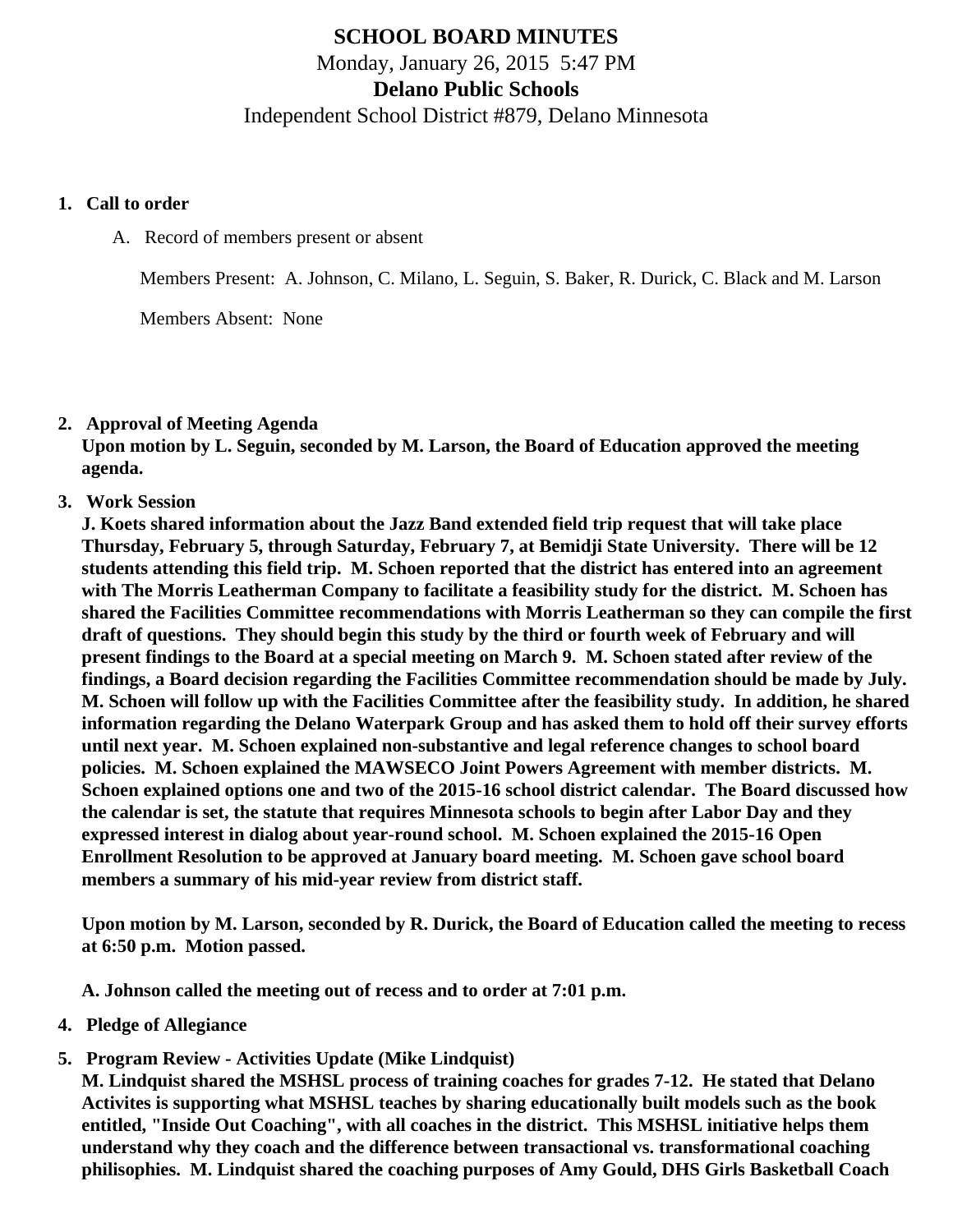and Gerrit van Bergen, DHS Boys Hockey Coach. He shared that coaches at the middle and high school levels are encouraged to share this information with youth coaches to create a common language among sports teams district wide. M. Lindquist stated that the activities department will be reviewing their mission statement and revising as they deem necessary.

# 6. Consent Agenda

Upon motion by L. Seguin, seconded by C. Black, the Board of Education approved the consent agenda. R. Durick abstained. Motion passed.

- A. School Board Minutes
	- 1. [December 11, 201](/docs/district/District_Forms/Special_Meeting_Minutes-12.11.14.pdf)4
	- 2. [December 15, 201](/docs/district/District_Forms/School_Board_Minutes_12.15.14.pdf)4
	- 3. [January 5, 2015, Special Board Mee](/docs/district/Business_Office/1.5.15_Special_Board_Meeting_Minutes.pdf)ting
- B. Financial Affairs
	- 1. [Current Budget Status with Year-to-Date Adjustm](/docs/district/Business_Office/Budget_Report_Jan_15.pdf)ents
	- 2. [Investment Transactio](/docs/district/Business_Office/Investment_schedule_14-15.pdf  )ns
	- 3. [Wire Transfer](/docs/district/Business_Office/Wire_Transfer.pdf  )s
	- 4. [Minnesota Liquid Asset Fun](/docs/district/Business_Office/Liquid_Asset_Fund_FY15.pdf  )d
	- 5. [Cash Repo](/docs/district/Business_Office/Cash_Report.pdf  )rt
	- 6. [Revenue Report by Fu](/docs/district/Business_Office/SCHOOL_BOARD_REPORTS_-_REVENUE_BY_FUND_TOTAL__(Date__6_2015).pdf)nd
	- 7. [Expense Report by Fu](/docs/district/Business_Office/SCHOOL_BOARD_REPORTS_-_EXP_BY_FUND_TOTAL__(Date__6_2015).pdf)nd
	- 8. [Expense Report by Progra](/docs/district/Business_Office/SCHOOL_BOARD_REPORTS_-_EXPENDITURES_BY_PROGRAM__(Date__6_2015).pdf)m
	- 9. [Expense Report by Obje](/docs/district/Business_Office/SCHOOL_BOARD_REPORTS_-_EXPENDITURES_BY_OBJECT__(Date__6_2015).pdf)ct
	- 10. [List of Bills Presented for Payme](/docs/district/Business_Office/Detail_of_Monthly_Bills_Paid.pdf)nt
- 7. [Resolution for Acceptance of Gifts](/docs/district/Business_Office/Resolution_for_Acceptance_of_Gifts_1.26.15.pdf)

Upon motion by R. Durick, seconded by C. Milano, the Board of Education approved the Resolution for Acceptance of Gifts. Motion passed.

8. [Personnel Matters](/docs/district/HR/January_26,_2015_Personnel_Items.pdf )

Upon motion by S. Baker, seconded by L. Seguin, the Board of Education approved the personnel matters. A. Johnson abstained. Motion passed.

- 9. Public Comment: School patrons are given the opportunity to address the school board regarding items that are not on the agenda. All patrons will be asked to state their name and address for the record.
- 10. Administrative Reports
	- A. Superintendent

Superintendent Schoen reported that Delano Public Schools entered into an agreement with The Morris Leatherman Company to do a feasibility study. This scientific study will determine community support for the Facilities Committee recommendation. He shared that after the feasibilit study is complete, the Board will review the feasibility study and Facilities Committee recommendation to decide on a potential bond referendum for the fall of 2015.

B. Principals: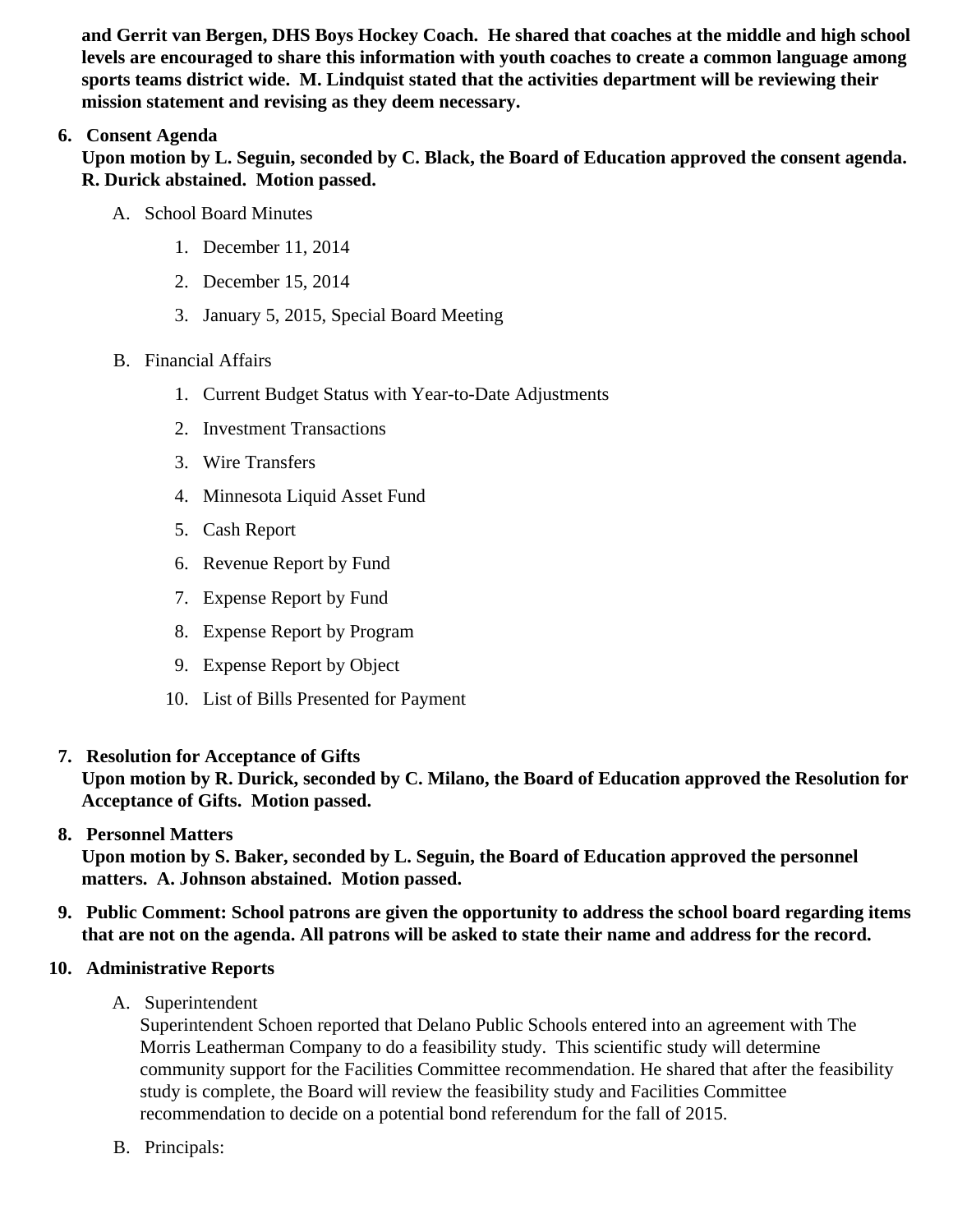#### 1. Ms. Klinkner

Ms. Klinkner reported that DMS PIE has allocated a portion of their budget for technology needs at the middle school. She added that DMS PIE has designated another fundraiser to support their technology needs. Ms. Klinkner reported that 103 DMS 8th graders have been chosen to take the NAEP test in reading, math or science. This is a national test and the data is used to establish the nation's report card in comparison to other countries. Ms. Klinkner shared that DMS staff has analyzed discipline issues for the period September-December, and the greatest problem is first period tardiness. She stated that parents are using the Skyward Mobile App on their mobile device and this is a positive communication channel for DMS. Ms. Klinkner reported that the annual student survey was complete. DMS asked the students the following question, "I feel staff are interested in me as a student?" She stated that the percentage of students the feel staff are interested in them is growing. The survey also addressed bullying issues and 95% of students feel safe at school.

2. Dr. Heil

Dr. Heil reported that the recent parent/student EXPLORE and PLAN test assessment and registration meetings educated parents on the purpose of the EXPLORE and PLAN tests and how they can help students plan their classes and future educational path. He added that student test booklets were also given to them for review. Dr. Heil stated that the high school staff restructured the 2015-16 Registration Handbook to help parents/students understand the process. He added that they aligned electives with students' strengths and interests to help determine future career paths.

3. Mr. Schuler

Mr. Schuler reported that the FAST assessments took place of the NWEA tests this year. He shared that elementary conferences were held earlier in the trimester than in years past, to encourage earlier education interventions. Mr. Schuler added that staff and parents were pleased with this change. He stated that February is "I Love to Read Month", lots of activities are planned and the month will end with a carnival. Mr. Schuler shared that DES will be hosting a Winter Activity Night on February 9. In addition, the Fall Fundraiser top sellers were taken on a stretch limosine ride in January. Mr. Schuler reported that the Tiger Fun Fair has been moved up to Saturday, February 28 this year, due to space restrictions at the Tiger Activity Center in April.

C. Business Manager

Ms. Reeder reported that a Food Service Administrative Review was completed during the week of January 20. She stated that lunch service was observed, free and reduced applications were reviewed, along with contract agreements. The result of the review will be shared with the district in 4-6 weeks. Ms. Reeder shared that Special Education's fiscal monitoring will hopefully be complete by the end of the 2014-15 school year. After this is complete, the results will be presented to the district.

D. Community Education Director

Ms. Johnson reported that the Tiger Kids Club summer registration process has changed to encourage past attendees to register first, then open it up to new registrants. This process has changed due to increased enrollment. ECFE classes have started up again after winter break; the Twinkle, Twinkle Dance is on February 8, and an ARISE group event has been planned. Ms. Johnson stated that Minnesota Reading Corps (MRC) student benchmarks are in progress, Destination ImagiNation teams are preparing for regional competitions, and the MAGA gymnastics teams are having a successful season. She added that community education is collaborating with Wright County Soccer to offer recreational soccer on Friday nights this winter. Ms. Johnson shared that there are 151 students registered for swimming lessons this session and CE is beginning to plan summer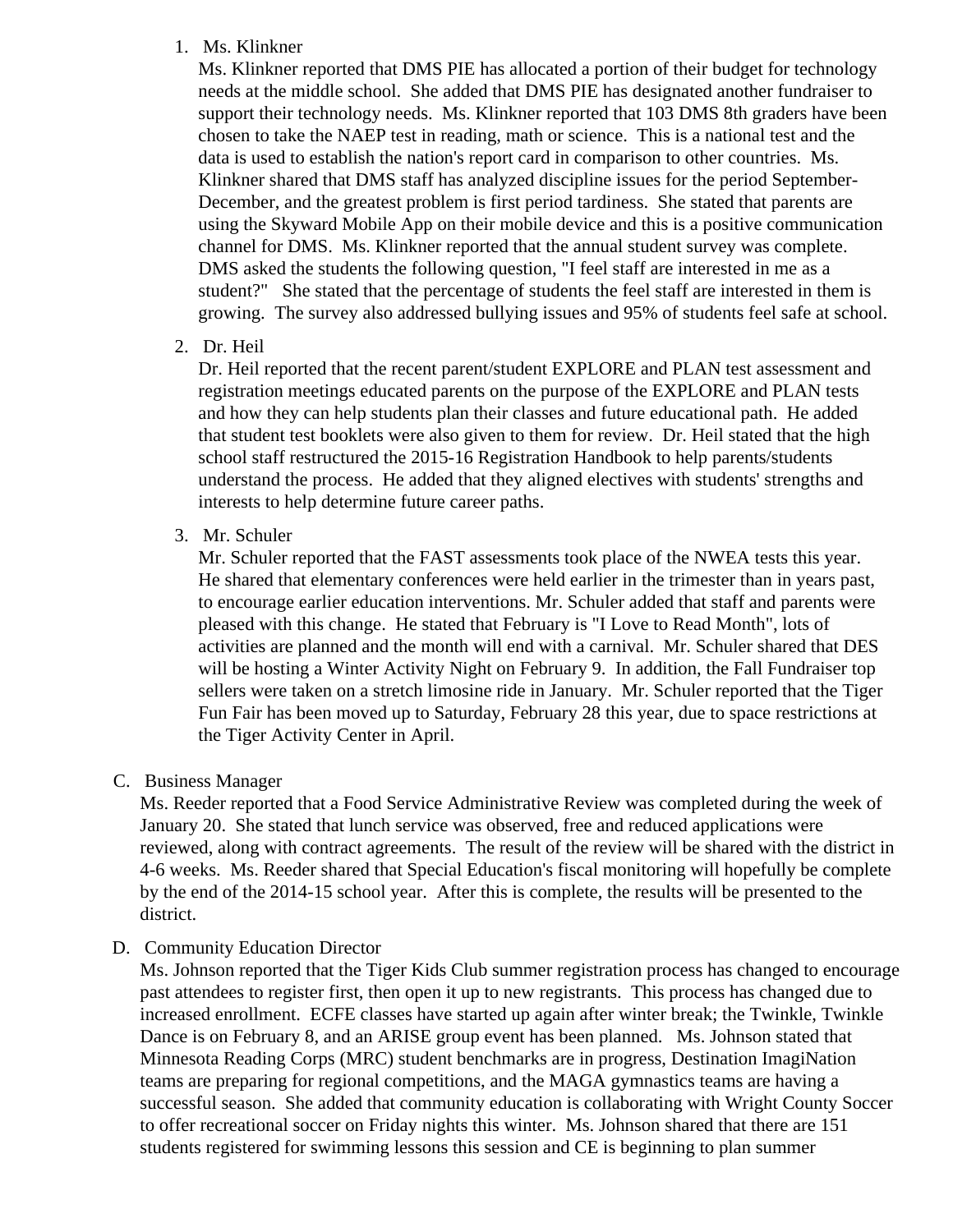programming.

## **11. Student Board Representatives Report**

# A. Abbey Hutchins and Thomas Grover

A. Hutchins reported that DES had a Read-a-Thon to kick off winter break. She shared that February is "I Love to Read Month" and the students are excited about the fun activities planned. In addition, DES conferences are complete and students had fun purchasing books at the DES Book Fair. She shared that the DHS One Act Play contests are underway and the Sadie Hawkins Dance will be Saturday, February 7. T. Grover reported that 6th-8th graders will participate in the History Day competition. He added that the MS Activity Day is on Thursday, February 5, Pennies for Patients fundraiser has begun, JO Volleyball is beginning in February, and elementary and middle school students will present the "Cinderella Play" at the end of February. A. Hutchins stated that the question asked of students this month was, "Do students enjoy the learning environment presented to them?" She shared that the elementary and middle school students said yes. These students enjoyed school, friends and they felt teachers promoted an exciting learning environment. She added that high school students had mixed feelings. They felt that if students put effort into their classes learning is enjoyable in the high school.

## **12. Board Reports**

## A. MAWSECO

A. Johnson reported that the MAWSECO Board met twice in January. The Board discussed the Joint Powers of Agreement and the programs that are housed within the HLWW middle school. A. Johnson stated that MAWSECO will lease space and all members will pay a portion of the lease agreement. She added that members of MAWSECO will support a bond to pay for substantial remodeling of the HLWW middle school which will support the current programming. Members will enter into a 15 year lease agreement and all parties will be bound to the new contract which will financially protect all members of MAWSECO.

#### B. Wright Technical Center

R. Durick reported that the Board met on January 6. He shared that WTC remains financially strong and they will refinance the building bond which will save the district money. R. Durick shared that Director Ray Przekurat has completed his course work for his administrative license in Minnesota. This is a 6-year license which includes a superintendent's license. R. Durick stated that Delano Schools has the new WTC advertisement on the district website.

C. Schools for Equity in Education (SEE)

C. Milano reported that SEE met on January 23 to discuss aligning QComp with the teacher evaluation system. She shared that SEE Day at the Capitol is February 18. This is a day to bring education issues to the legislators to close funding gaps and promote fairness and equity in educational funding. C. Milano shared that constituents met with legislative chairs to discuss meaningful testing and giving back power to local boards, alternative teacher pay, career preparation, mandate relief, formula addition and extra funds. She added that Governor Dayton will release his budget on Tuesday, January 27. C. Milano reported that legislators are working on a bill to support facilities this legislative session.

#### D. Delano Area Sports Arena (DASA)

M. Larson reported that DASA met on January 21 and Rich Rizzardi joined the Board. He added that they are starting a sponsorship program to support DASA and help purchase a new/used scoreboard for the hockey arena.

E. Professional Development C. Milano reported that the Professional Development Committee discussed the topics to be covered